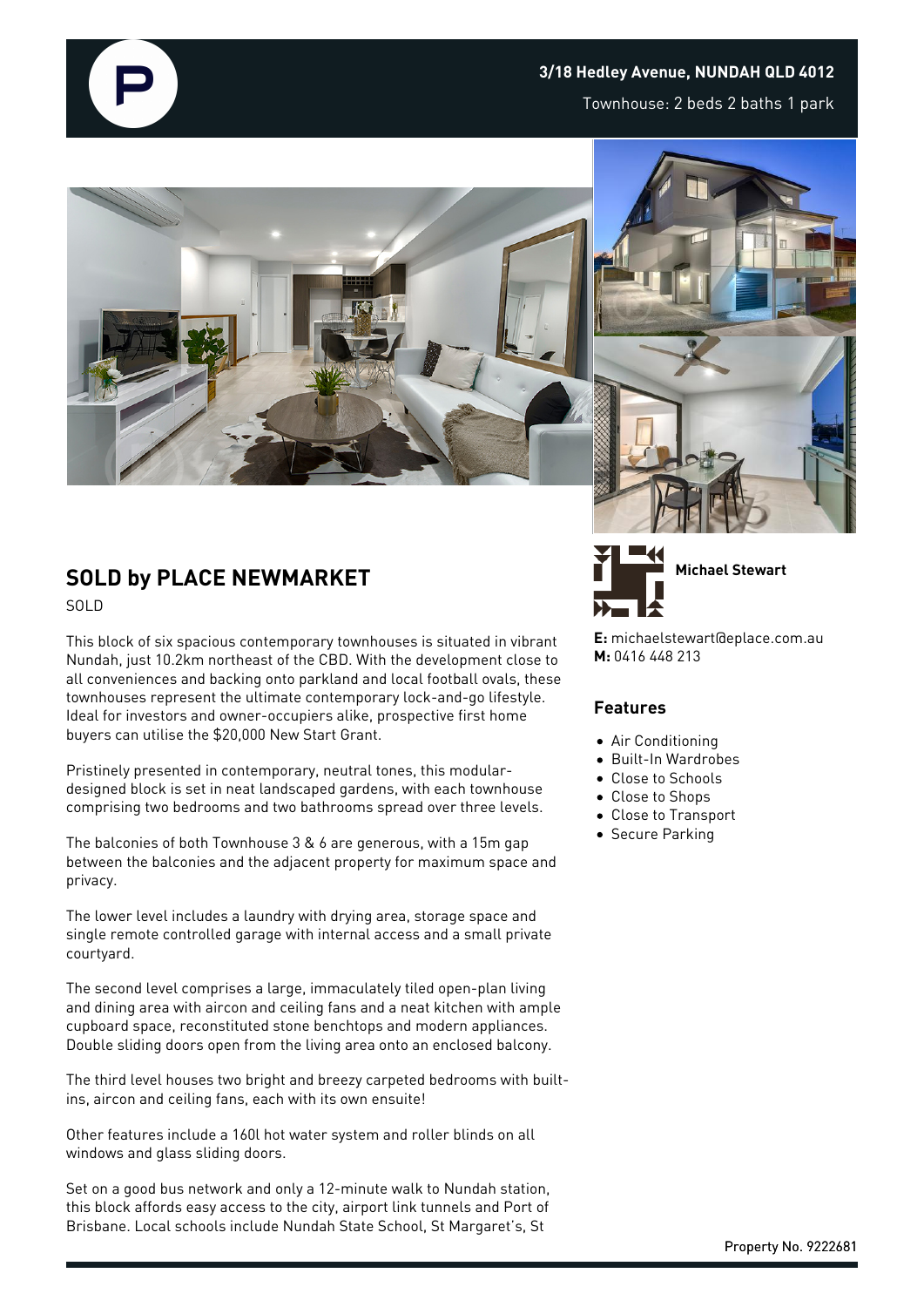

Rita's and Clayfield College.

The neighbourhood is a vibrant, eclectic enclave with amenities galore, including the thriving Nundah Village shopping and dining precinct with its cosmopolitan mix of shops, restaurants and mixed-use spaces. Ample cycle paths include the popular Jim Sourly Bikeway at the end of the street and there are extensive walking tracks along the banks of Nundah Creek.